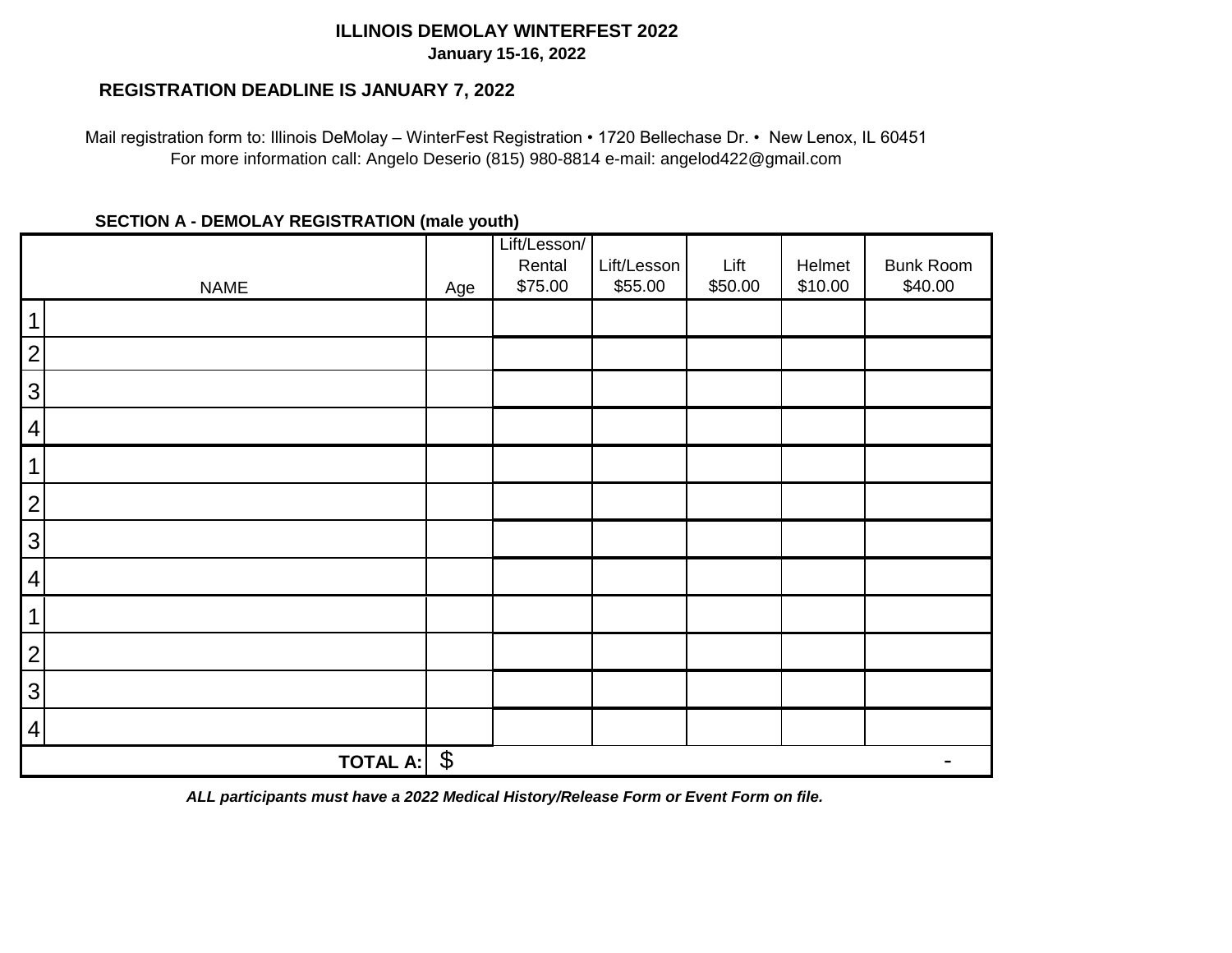## **SECTION C - ADULT/ADVISOR REGISTRATION**

|                |                                          |     | Lift/Lesson/ |             |         |         |                  |
|----------------|------------------------------------------|-----|--------------|-------------|---------|---------|------------------|
|                |                                          |     | Rental       | Lift/Lesson | Lift    | Helmet  | <b>Bunk Room</b> |
|                | <b>NAME</b>                              | M/F | \$75.00      | \$55.00     | \$50.00 | \$10.00 | \$40.00          |
| 1              |                                          |     |              |             |         |         |                  |
| $\overline{2}$ |                                          |     |              |             |         |         |                  |
| 1              |                                          |     |              |             |         |         |                  |
| $\mathbf{2}$   |                                          |     |              |             |         |         |                  |
| 1              |                                          |     |              |             |         |         |                  |
| $\overline{2}$ |                                          |     |              |             |         |         |                  |
| 1              |                                          |     |              |             |         |         |                  |
| $\overline{2}$ |                                          |     |              |             |         |         |                  |
| 1              |                                          |     |              |             |         |         |                  |
| $\overline{2}$ |                                          |     |              |             |         |         |                  |
|                | $\boldsymbol{\theta}$<br><b>TOTAL C:</b> |     |              |             |         |         |                  |

For registration to be considered ontime, this registration form must be submitted and received by the due date noted. In addition, the payment for this registration must be postmarked by the due date.

> 1720 Bellechase Dr. **MAIL TO:** Illinois DeMolay - WinterFest New Lenox, IL 60451

| ITOTAL SECTION A:        | \$0.00 |
|--------------------------|--------|
| <b>ITOTAL SECTION B:</b> | \$0.00 |
| <b>TOTAL SECTION C:</b>  | \$0.00 |

or EMAIL TO: [eo@ildemolay.o](mailto:eo@ildemolay.org%20%20or%20%20winterfest@ildemolay.org)rg or winterfest@ildemolay.org **FOTAL ENCLOSED:** \$0.00

| <b>TOTAL ENCLOSED:</b>                                  | \$0.00 |  |  |
|---------------------------------------------------------|--------|--|--|
| $\mathbf{H}$ is a constant of the contract $\mathbf{H}$ |        |  |  |

**Make Checks Payable to ILLINOIS DEMOLAY**

**If you are paying on line, send a copy of your payment confirmation**

We will be staying at: **Chestnut Mountain, 8700 West Chestnut, Galena, IL Registration begins at 8:00 am Saturday**